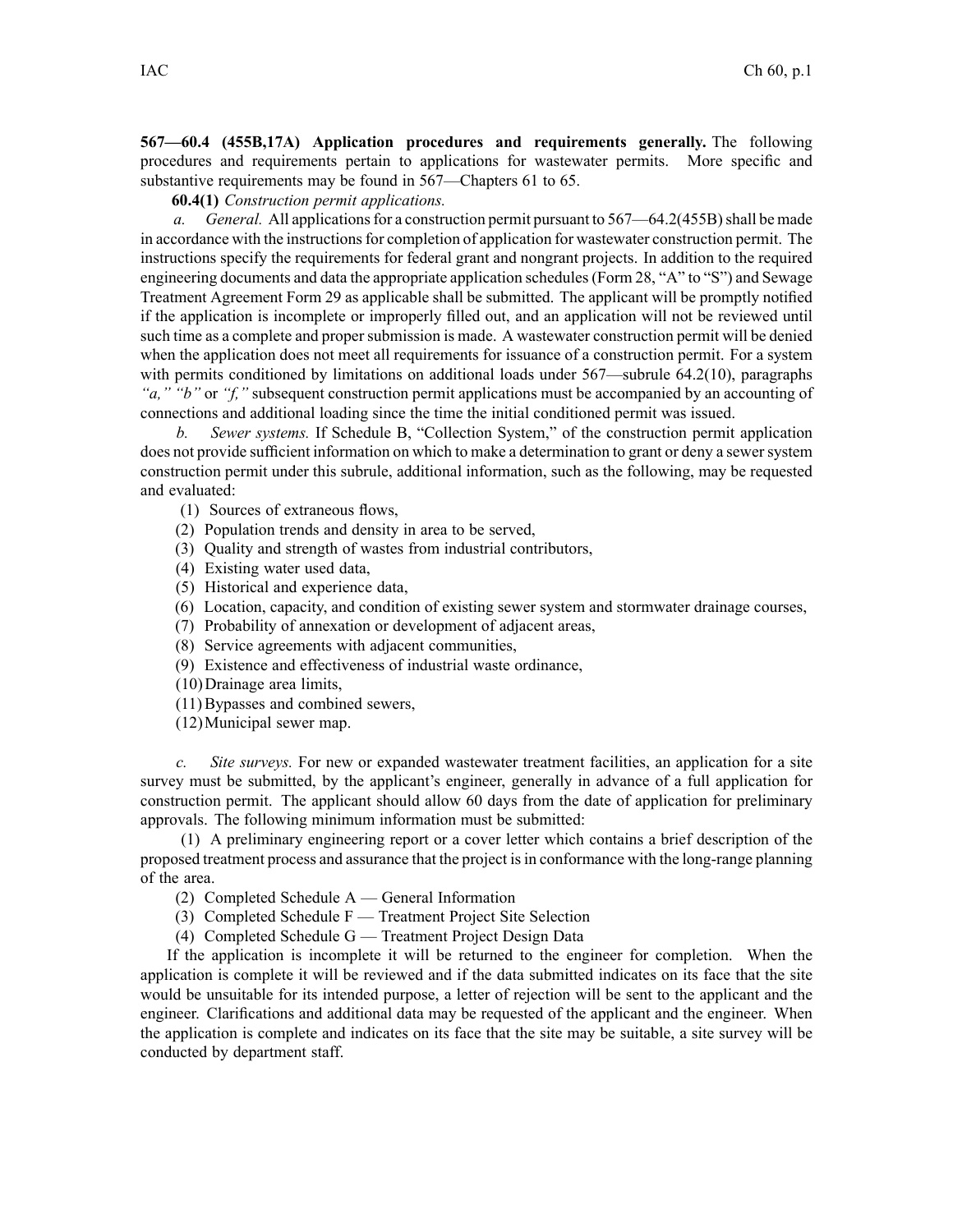*d. Modification.* Persons seeking <sup>a</sup> modification to plans and specifications after having been issued <sup>a</sup> construction permit shall submit an addendum to plans and specifications, <sup>a</sup> change order, or revised plans and specifications, along with the reasons for the proposed changes, to the department. A supplemental written permit or approval will be issued when the changes submitted by the applicant meet department requirements. Construction shall not proceed until such changes have been approved.

*e. Fees.* Required fees shall be submitted with all applications for <sup>a</sup> construction permit as noted in 567—64.16(455B).

## **60.4(2)** *Operation and NPDES permit applications.*

*General.* A person required to obtain or renew a wastewater operation permit or an Iowa NPDES permit pursuan<sup>t</sup> to 567—Chapter 64, 567—Chapter 65, or 567—Chapter 69 must complete the appropriate application form as identified in subrule 60.3(2).

(1) Complete applications. A permit application is complete and approvable when all necessary questions on the application forms have been completed and the application is signed pursuan<sup>t</sup> to 567—subrule 64.3(8), and when all applicable portions of the application, including the application fee and required attachments, have been submitted. The director may require the submission of additional information deemed necessary to evaluate the application. The due date for <sup>a</sup> renewal application is 180 days prior to the expiration date of the current permit, as noted in 567—64.8(455B). For <sup>a</sup> POTW, permission to submit an application at <sup>a</sup> later date may be granted by the director. The due date for <sup>a</sup> new application is 180 days prior to the date the operation is scheduled to begin, unless <sup>a</sup> shorter period is approved by the director.

(2) Incomplete applications. Incomplete applications may be returned to the applicant for completion. Authorization to discharge will be suspended if <sup>a</sup> complete application is not submitted to the department before the expiration date of the current permit. In the case of new applications, no discharge will be allowed until an NPDES or operation permit is issued. In the case of existing discharges, if <sup>a</sup> permit application is incomplete or has not been submitted, the department shall notify the permittee of <sup>a</sup> violation of this rule and may proceed administratively on the violation or may reques<sup>t</sup> that the commission refer the matter to the attorney general for legal action.

(3) Other information. If <sup>a</sup> permittee becomes aware that it failed to submit any relevant facts in <sup>a</sup> permit application, or submitted incorrect information in <sup>a</sup> permit application, the permittee shall promptly submit such facts or information.

*b. Amendments.* A permittee seeking an amendment to its operation permit shall make <sup>a</sup> written reques<sup>t</sup> in the form of <sup>a</sup> detailed letter to the department which shall include the nature of and the reasons supporting the requested amendment. A variance or amendment to the terms and conditions of <sup>a</sup> general permit shall not be granted. If <sup>a</sup> variance or amendment to <sup>a</sup> general permit is desired, the applicant must apply for an individual permit following the procedures in 567—paragraph 64.3(4)*"a."*

(1) Schedules of compliance. Requests to amend <sup>a</sup> permit schedule of compliance shall be made at least 30 days prior to the next scheduled compliance date which the permittee contends it is unable to meet. The reques<sup>t</sup> shall include any proposed changes in the existing schedule of compliance, and any supporting documentation for the time extension. An extension may be granted by the department for cause. Cause may include unusually adverse weather conditions, equipment shortages, labor strikes, federal gran<sup>t</sup> regulation requirements, or any other extenuating circumstances beyond the control of the requesting party. Cause does not include economic hardship, profit reduction, or failure to proceed in <sup>a</sup> timely manner.

(2) Interim effluent limitations. A reques<sup>t</sup> to amend interim effluent limitations in an existing permit shall include the proposed amendments to existing effluent limitations and any documentation in suppor<sup>t</sup> of the proposed limitations. The department will evaluate the reques<sup>t</sup> based upon the capability of the disposal system to meet interim effluent limitations, taking into account the contributions to treatment capability which can be made by good operation and maintenance of the disposal system and by minor alterations which can be made to the system to improve its capability. The department may deny <sup>a</sup> reques<sup>t</sup> where the inability of the disposal system to meet interim effluent limitations is due to increased waste loadings on the system over those loadings upon which the interim limitations were based.